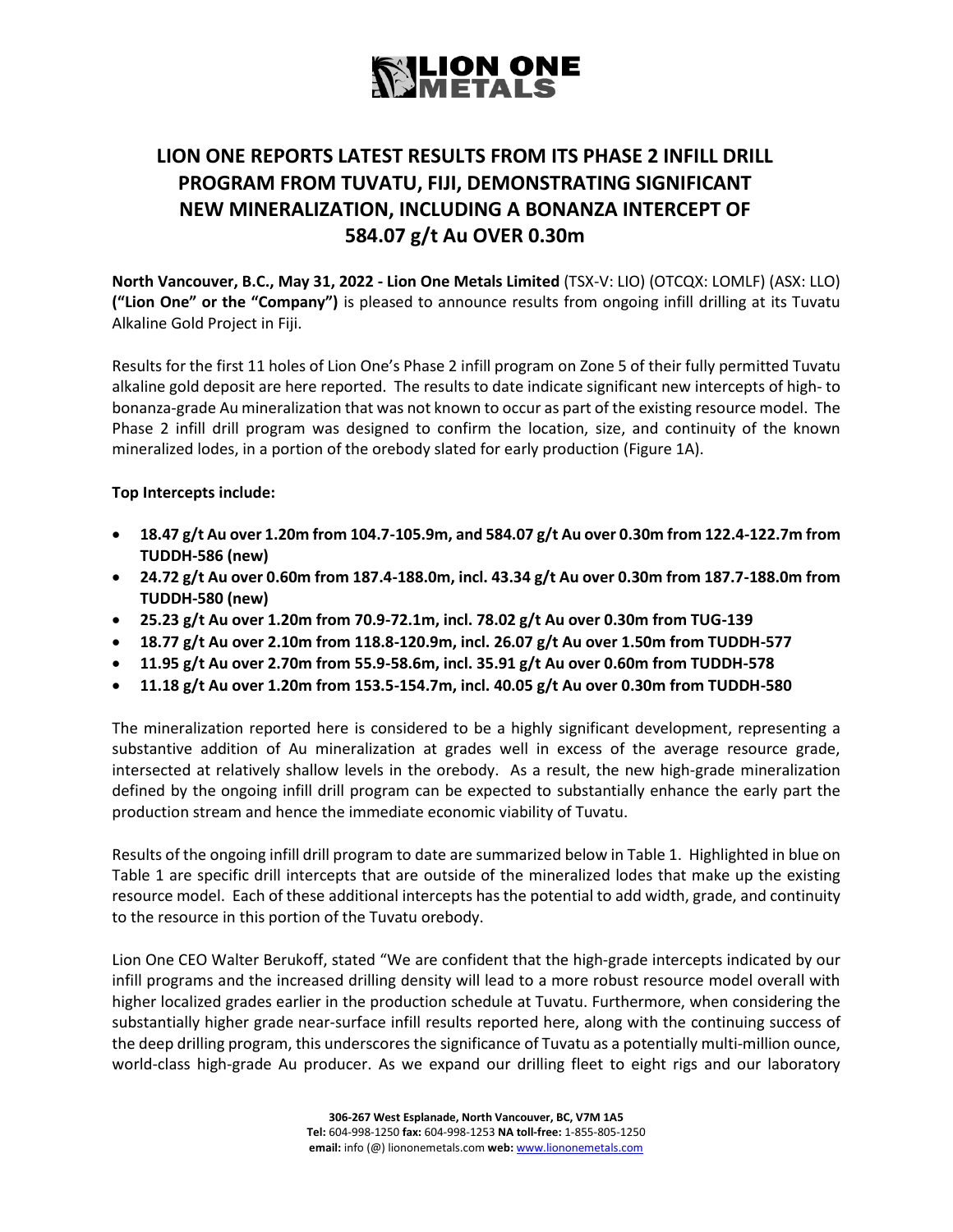## LION ONE

capacity to 12,000 samples per month, we are well positioned to continue securing impressive results from all three tiers of our exploration strategy: from ongoing near-surface infill drilling; from extensions of deep high-grade feeder targets at Tuvatu; and from our pipeline of regional targets in the surrounding Navilawa caldera".

Since the start of Phase 2 infill drill program in February 2022, Lion One has to date completed approximately 3,700m out of a planned 8,000m of infill drilling. This news release reports the results from approximately 2,375m of drilling, equivalent to approximately 30% of the planned program.

#### **Infill Drilling Program**

Two phases of infill drilling have been planned at Tuvatu with the aim of infilling areas within the current resource and thus augmenting the data density, to further improve the resolution of the geological model in portions of the deposit scheduled for earliest production. Phase 1 infill drilling was completed over Zone 2 (Figure 1A) in mid-February 2022, adding over 8,400m of new drill data, including 7,475m of new drilling and 955m of sampling of previously unsampled historic drill core (see Feb. 23, 2022 News Release).

This release presents final assay data from the initial 11 drill holes completed as part of the Phase 2 infill program, which is planned for approximately 8000m of diamond drilling from surface and underground, and is aimed at upgrading the resource database in Zone 5 of the Tuvatu orebody (Figure 1). The program as planned includes 30 holes totalling 5,400m carried out from 4 separate drill stations at surface, and 34 holes totalling 2,600m carried out from 6 underground drill stations. Phase 2 infill drill program began February 17, 2022 with drill hole TUDDH-577, and is expected to require 5-6 months of drilling using three rigs (two from surface and one from underground) to complete.

The results from the initial approximately 2,375m of drilling in Zone 5 (Figure 2), representing approximately 30% of the planned program total, indicate consistent high-grade to locally bonanza-grade Au mineralization for known mineralized lodes in this portion of the current resource (Table 1). Additionally, the results from the initial 30% of the Phase 2 infill program indicates significant new high-grade mineralization not previously known to occur prior to this program, and therefore not included in the current resource statement.

Overall, results to date suggest higher-than-expected continuity and widths of mineralization, locally at grades above the calculated average grade of the deposit. Indeed, the Phase 2 infill program is confirming, and in certain instances, extending previously modelled lodes in this part of the resource. Intercepts of exceptionally high-grades (e.g. 584.07 g/t Au in TUDDH-586) are in line with bonanza results documented from several intercepts from the previously completed Phase 1 infill drill program, providing further support to the expectation of an overall increase in average grades of the lodes scheduled for earliest phases of mining.

Numerous mineralized intervals, including the 584.07 g/t Au bonanza-grade intercept in hole TUDDH-586 as well as 43.34 g/t Au over 0.30m from 187.7-188.0m in hole TUDDH-580, occur fully outside of existing modelled lodes (Table 1, highlighted), adding to our understanding of the lode geometry, as well as to the overall inventory of high-grade mineralization slated for early production at Tuvatu.

As per the Phase 1 infill program, numerous strategically located historic holes have also been identified for resampling, the results of which will be reported in future news releases.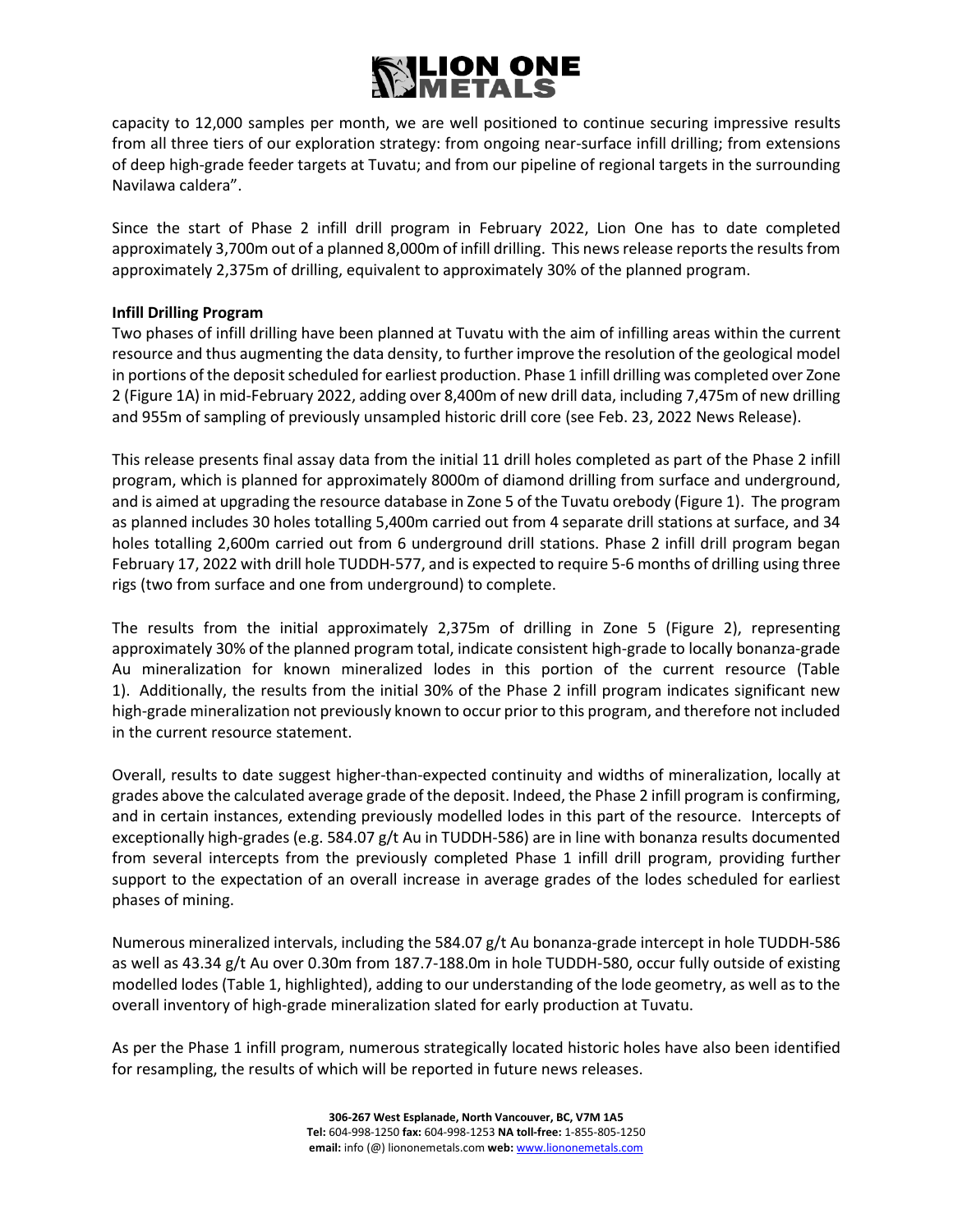### LION ONE



**Figure 1: A)** Oblique view looking N060° and down 17° showing the current conceptual mine plan ore panels (gold) highlighting the location of Zone 2 and Zone 5, the exploration decline (yellow) and the planned Zone 5 infill drilling program (blue). The planned drilling consists of 4 surface and 6 underground drill stations. **B)** Oblique view looking N060° and down 40° showing the UR1 to UR5, URW1A, URW1C, and URW3 lodes (transparent gray), exploration decline (yellow) and the planned Zone 5 infill drilling program (blue).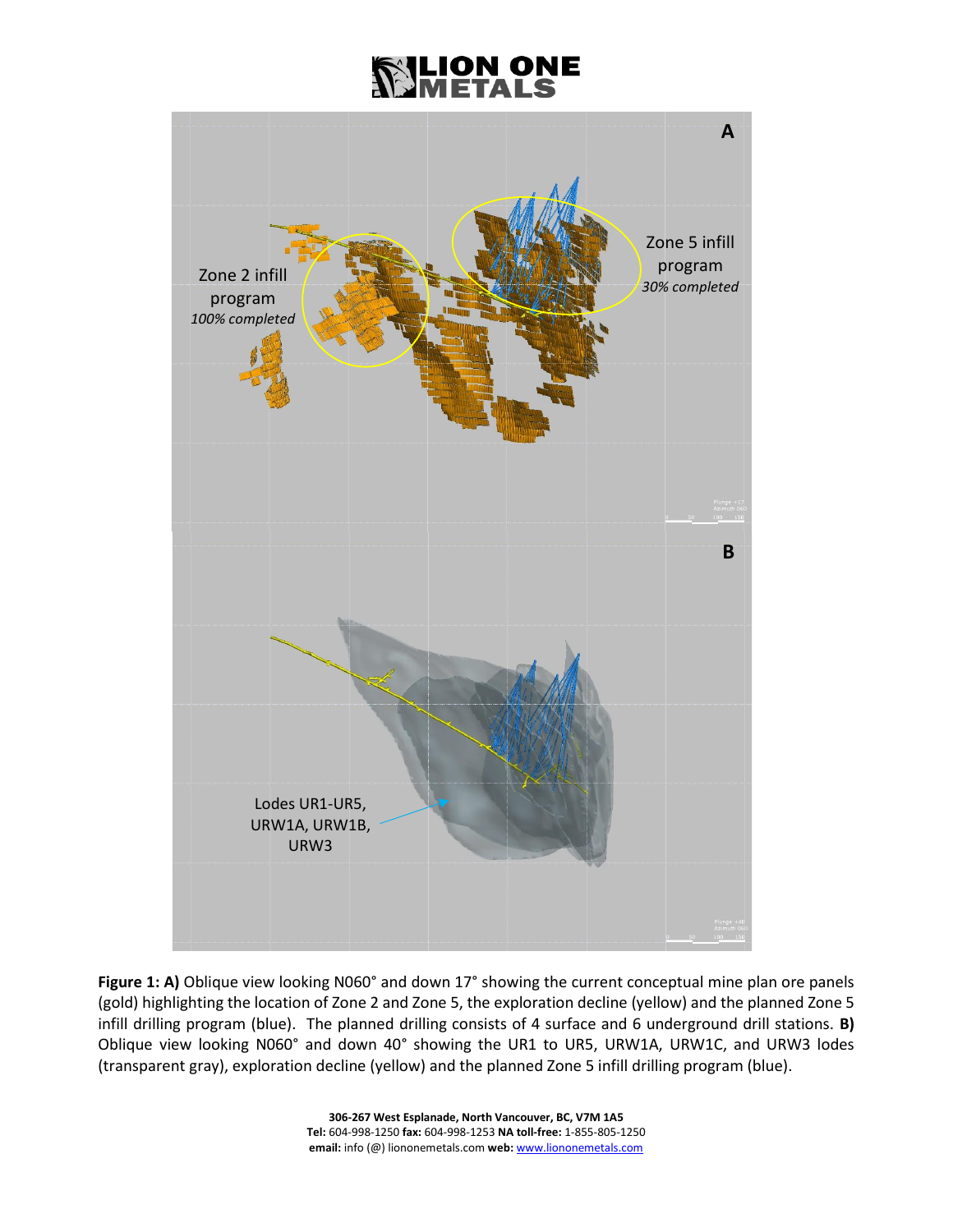### **XILION ONE<br>RIMETALS**



**Figure 2:** Composite vertical section looking N through Zone 5 at Tuvatu, showing the UR1 to UR5, URW1A, URW2A, and URW3 lodes (blue labels) and the trace of the infill drilling reported in this release (yellow traces). Solid lines are in the section, dotted lines are projected to this section.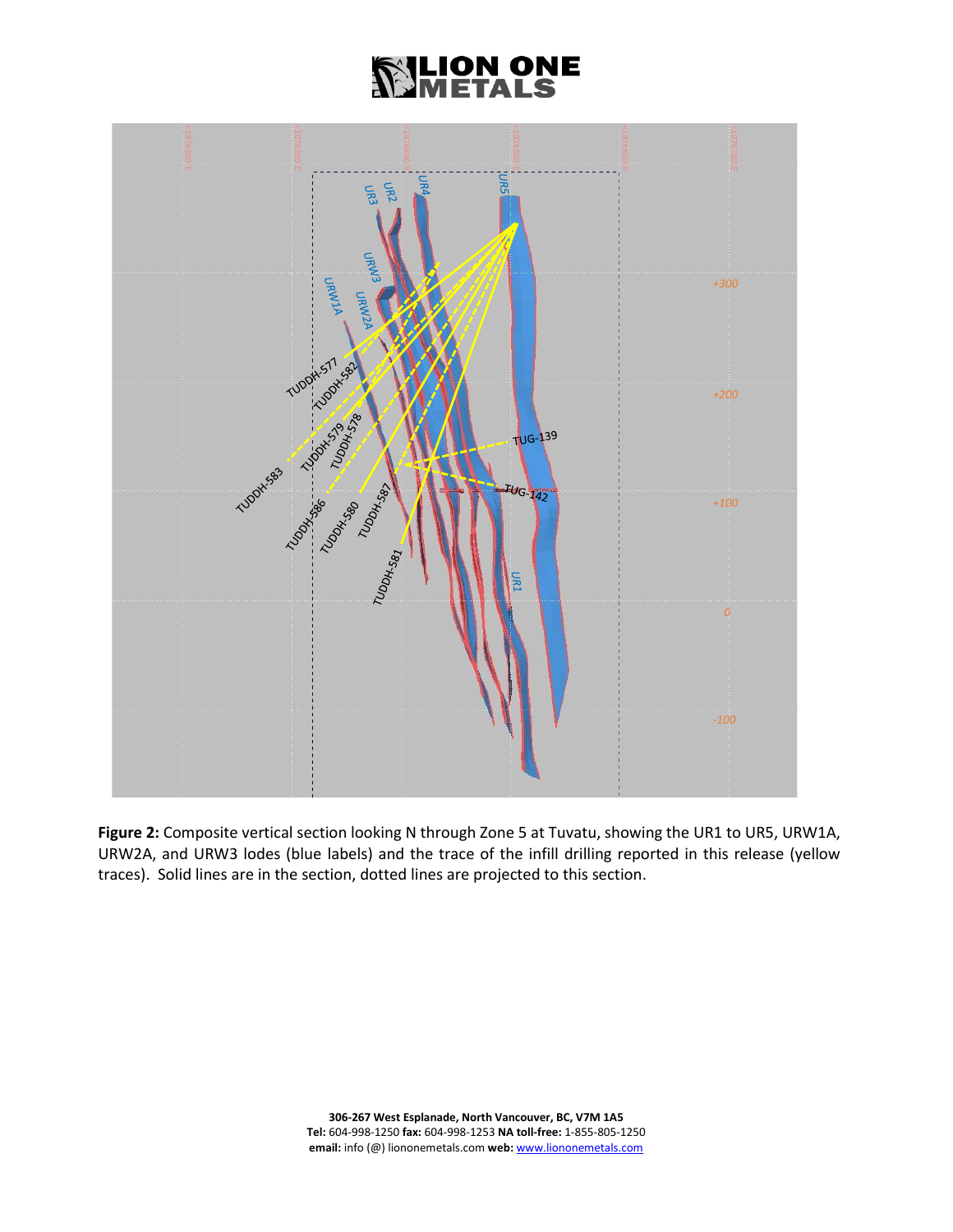Table 1: Drilling intervals returning >0.5 g/t Au (intervals > 3.0 g/t Au cutoff are shown in red, and intervals >9.0 g/t Au or longer than 1.2m are bolded). Intercepts that are outside of the current geological model are highlighted in light blue.

| Hole ID          | From (m) | To(m) | Interval (m) | Grade (g/t Au) |  |
|------------------|----------|-------|--------------|----------------|--|
| <b>TUDDH-577</b> | 7.2      | 8.1   | 0.9          | 1.25           |  |
|                  | 59.1     | 60.3  | $1.2$        | 1.13           |  |
|                  | 100.8    | 101.4 | 0.6          | 0.86           |  |
|                  | 118.8    | 120.9 | 2.1          | 18.77          |  |
| including        | 118.8    | 120.3 | $1.5\,$      | 26.07          |  |
|                  | 127.5    | 127.8 | 0.3          | 16.30          |  |
|                  | 135.6    | 136.2 | 0.6          | 1.09           |  |
|                  | 138.6    | 138.9 | 0.3          | 24.66          |  |
|                  | 182.2    | 182.8 | 0.6          | 0.65           |  |
|                  |          |       |              |                |  |
| <b>TUDDH-578</b> | 45.4     | 45.7  | 0.3          | 0.72           |  |
|                  | 55.9     | 58.6  | 2.7          | 11.95          |  |
| including        | 55.9     | 56.5  | 0.6          | 35.91          |  |
| and              | 58.0     | 58.3  | 0.3          | 22.39          |  |
|                  | 64.3     | 65.2  | 0.9          | 0.58           |  |
|                  | 82.3     | 82.9  | 0.6          | 0.77           |  |
|                  | 100.6    | 101.5 | 0.9          | 1.39           |  |
|                  |          |       |              |                |  |
| <b>TUDDH-579</b> | 22.0     | 22.3  | 0.3          | 0.73           |  |
|                  | 126.1    | 126.4 | 0.3          | 2.43           |  |
|                  | 129.7    | 131.8 | 2.1          | 0.94           |  |
|                  | 135.1    | 135.4 | 0.3          | 13.56          |  |
|                  | 140.5    | 142.3 | 1.8          | 2.88           |  |
| including        | 140.5    | 140.8 | 0.3          | 11.62          |  |
| and              | 142.0    | 142.3 | 0.3          | 5.2            |  |
|                  | 161.2    | 163.6 | 2.4          | 1.78           |  |
|                  |          |       |              |                |  |
| <b>TUDDH-580</b> | 8.0      | 9.2   | $1.2$        | 4.53           |  |
|                  | 46.7     | 47.3  | 0.6          | 1.67           |  |
|                  | 81.8     | 82.4  | 0.6          | 0.78           |  |
|                  | 83.6     | 85.1  | 1.5          | 1.48           |  |
|                  | 153.5    | 154.7 | $1.2$        | 11.18          |  |
| including        | 153.5    | 153.8 | 0.3          | 40.05          |  |
|                  | 157.7    | 158.6 | 0.9          | 0.66           |  |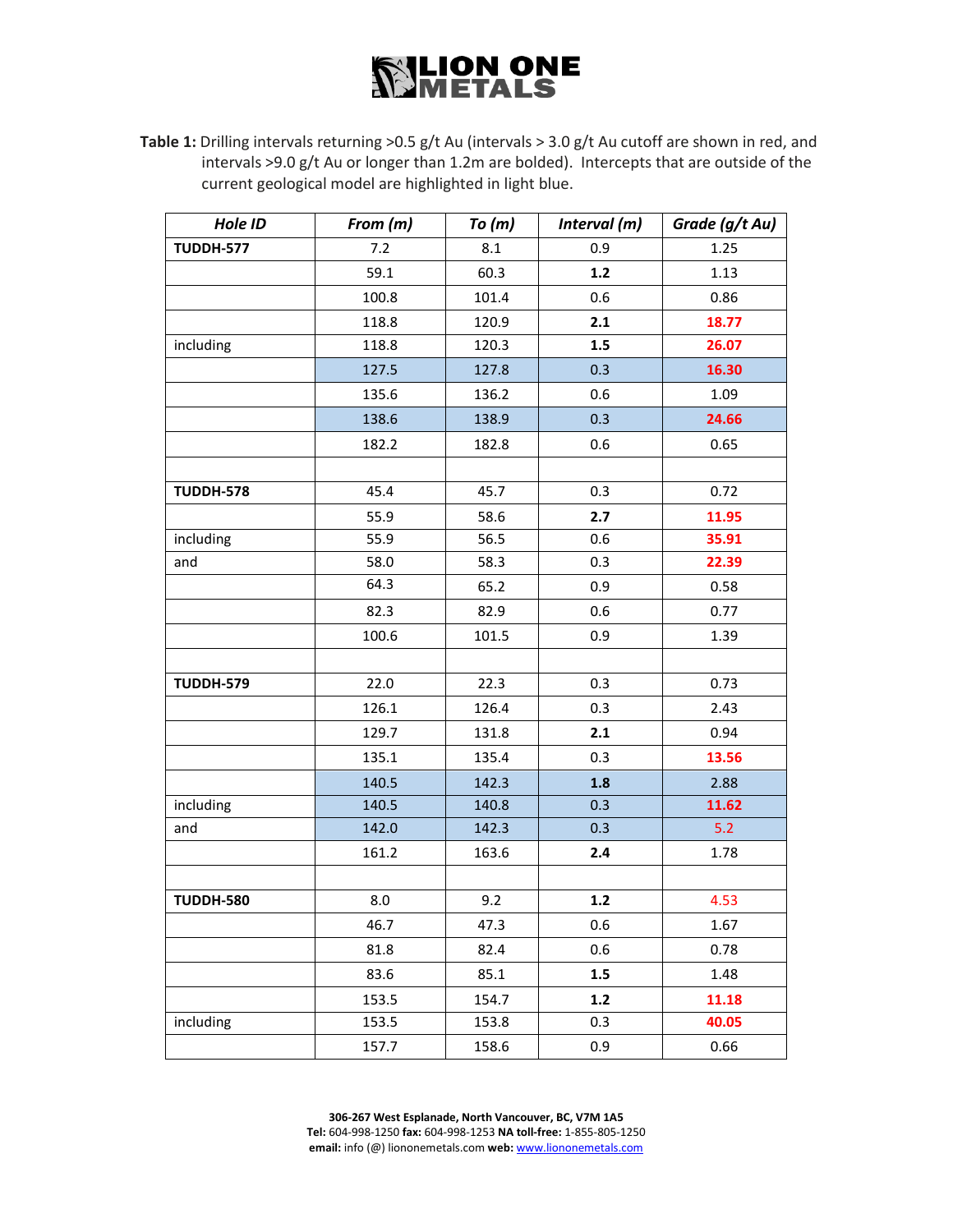|                  | 159.5 | 159.8 | 0.3   | 0.66  |  |
|------------------|-------|-------|-------|-------|--|
|                  | 165.2 | 167.0 | 1.8   | 1.11  |  |
| including        | 166.7 | 167.0 | 0.3   | 5.01  |  |
|                  | 173.6 | 173.9 | 0.3   | 0.76  |  |
|                  | 187.4 | 188.0 | 0.6   | 24.72 |  |
| including        | 187.4 | 187.7 | 0.3   | 6.12  |  |
| including        | 187.7 | 188.0 | 0.3   | 43.34 |  |
|                  | 192.8 | 196.4 | 3.6   | 1.88  |  |
| including        | 193.1 | 193.4 | 0.3   | 11.17 |  |
| including        | 194.6 | 194.9 | 0.3   | 4.11  |  |
|                  |       |       |       |       |  |
| <b>TUDDH-581</b> | 20.9  | 21.2  | 0.3   | 4.12  |  |
|                  | 81.8  | 82.4  | 0.6   | 0.76  |  |
|                  | 100.4 | 101.0 | 0.6   | 1.56  |  |
|                  | 106.4 | 107.0 | 0.6   | 0.82  |  |
|                  | 168.5 | 170.0 | 1.5   | 4.41  |  |
| including        | 168.5 | 168.8 | 0.3   | 8.27  |  |
| and              | 168.8 | 170.0 | $1.2$ | 3.25  |  |
|                  | 179.3 | 182.0 | 2.7   | 1.32  |  |
|                  | 186.8 | 187.1 | 0.3   | 0.54  |  |
|                  | 206.6 | 206.9 | 0.3   | 3.07  |  |
|                  | 208.4 | 209.9 | 1.5   | 1.91  |  |
|                  | 212.3 | 213.2 | 0.9   | 0.69  |  |
|                  | 226.1 | 227.9 | 1.8   | 2.39  |  |
| including        | 227.0 | 227.3 | 0.3   | 7.48  |  |
|                  | 249.8 | 250.7 | 0.9   | 1.38  |  |
|                  | 251.9 | 252.2 | 0.3   | 2.38  |  |
|                  | 307.4 | 308.9 | 1.5   | 1.55  |  |
|                  |       |       |       |       |  |
| <b>TUDDH-582</b> | 47.6  | 48.5  | 0.9   | 3.21  |  |
|                  | 91.8  | 93.6  | 1.8   | 3.81  |  |
| including        | 92.4  | 93.6  | $1.2$ | 5.22  |  |
|                  | 99.3  | 102.0 | 2.7   | 3.33  |  |
| including        | 99.3  | 100.2 | 0.9   | 5.77  |  |
|                  |       |       |       |       |  |
| <b>TUDDH-583</b> | 7.5   | 8.1   | 0.6   | 2.26  |  |
|                  | 46.5  | 47.1  | 0.6   | 1.02  |  |
|                  | 72.0  | 72.3  | 0.3   | 1.48  |  |
|                  | 87.3  | 88.5  | $1.2$ | 0.69  |  |

**306-267 West Esplanade, North Vancouver, BC, V7M 1A5 Tel:** 604-998-1250 **fax:** 604-998-1253 **NA toll-free:** 1-855-805-1250 **email:** info (@) liononemetals.com **web:** [www.liononemetals.com](http://www.liononemetals.com/)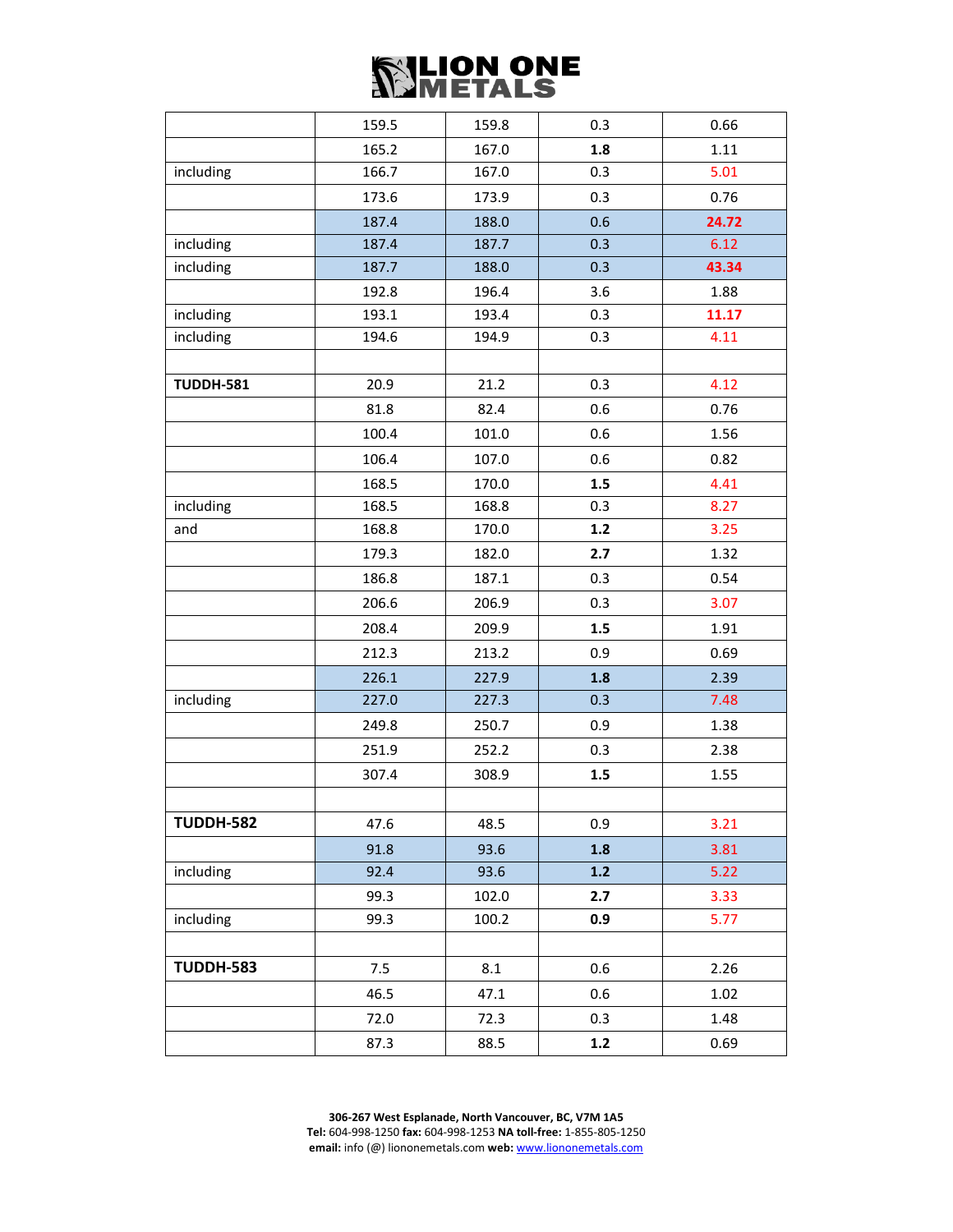|                  | 96.3  | 96.9  | 0.6   | 2.68         |  |
|------------------|-------|-------|-------|--------------|--|
|                  | 114.0 | 114.3 | 0.3   | 1.62         |  |
|                  | 121.5 | 122.7 | $1.2$ | 1.48         |  |
|                  | 126.9 | 128.7 | 1.8   | 1.93         |  |
| including        | 128.4 | 128.7 | 0.3   | 4.39         |  |
|                  | 132.0 | 132.3 | 0.3   | 25.32        |  |
|                  | 137.4 | 137.7 | 0.3   | 0.66         |  |
|                  | 138.9 | 140.1 | $1.2$ | 3.11         |  |
| including        | 138.9 | 139.2 | 0.3   | 7.12<br>1.48 |  |
|                  | 241.2 | 241.5 | 0.3   |              |  |
|                  |       |       |       |              |  |
| <b>TUDDH-586</b> | 9.3   | 11.1  | 1.8   | 4.28         |  |
| including        | 10.2  | 11.1  | 0.9   | 7.91         |  |
|                  | 63.6  | 64.2  | 0.6   | 0.53         |  |
|                  | 67.8  | 68.4  | 0.6   | 1.8          |  |
|                  | 84.6  | 84.9  | 0.3   | 5.95         |  |
|                  | 98.1  | 98.4  | 0.3   | 2.95         |  |
|                  | 104.7 | 105.9 | $1.2$ | 18.47        |  |
|                  | 116.7 | 117.3 | 0.6   | 0.55         |  |
|                  | 122.1 | 122.7 | 0.6   | 292.69       |  |
| including        | 122.4 | 122.7 | 0.3   | 584.07       |  |
|                  | 127.5 | 127.8 | 0.3   | 1.68         |  |
|                  | 129.3 | 129.9 | 0.6   | 10.74        |  |
|                  | 133.2 | 133.8 | 0.6   | 3.41         |  |
|                  | 141.6 | 143.7 | 2.1   | 1.75         |  |
| including        | 142.5 | 142.8 | 0.3   | 7.33         |  |
|                  | 238.5 | 241.2 | 2.7   | 0.95         |  |
|                  |       |       |       |              |  |
| <b>TUDDH-587</b> | 17.2  | 17.5  | 0.3   | 0.69         |  |
|                  | 62.8  | 63.4  | 0.6   | 1.11         |  |
|                  | 76.6  | 76.9  | 0.3   | 1.57         |  |
|                  | 89.5  | 89.8  | 0.3   | 0.59         |  |
|                  | 103.6 | 103.9 | 0.3   | 2.34         |  |
|                  | 146.2 | 146.5 | 0.3   | 4.43         |  |
|                  | 159.1 | 160.9 | 1.8   | 1.66         |  |
|                  | 232.9 | 233.5 | 0.6   | 6.43         |  |
| including        | 232.9 | 233.2 | 0.3   | 11.40        |  |
|                  | 234.7 | 235.9 | 1.2   | 4.27         |  |
| including        | 235   | 235.6 | 0.6   | 5.42         |  |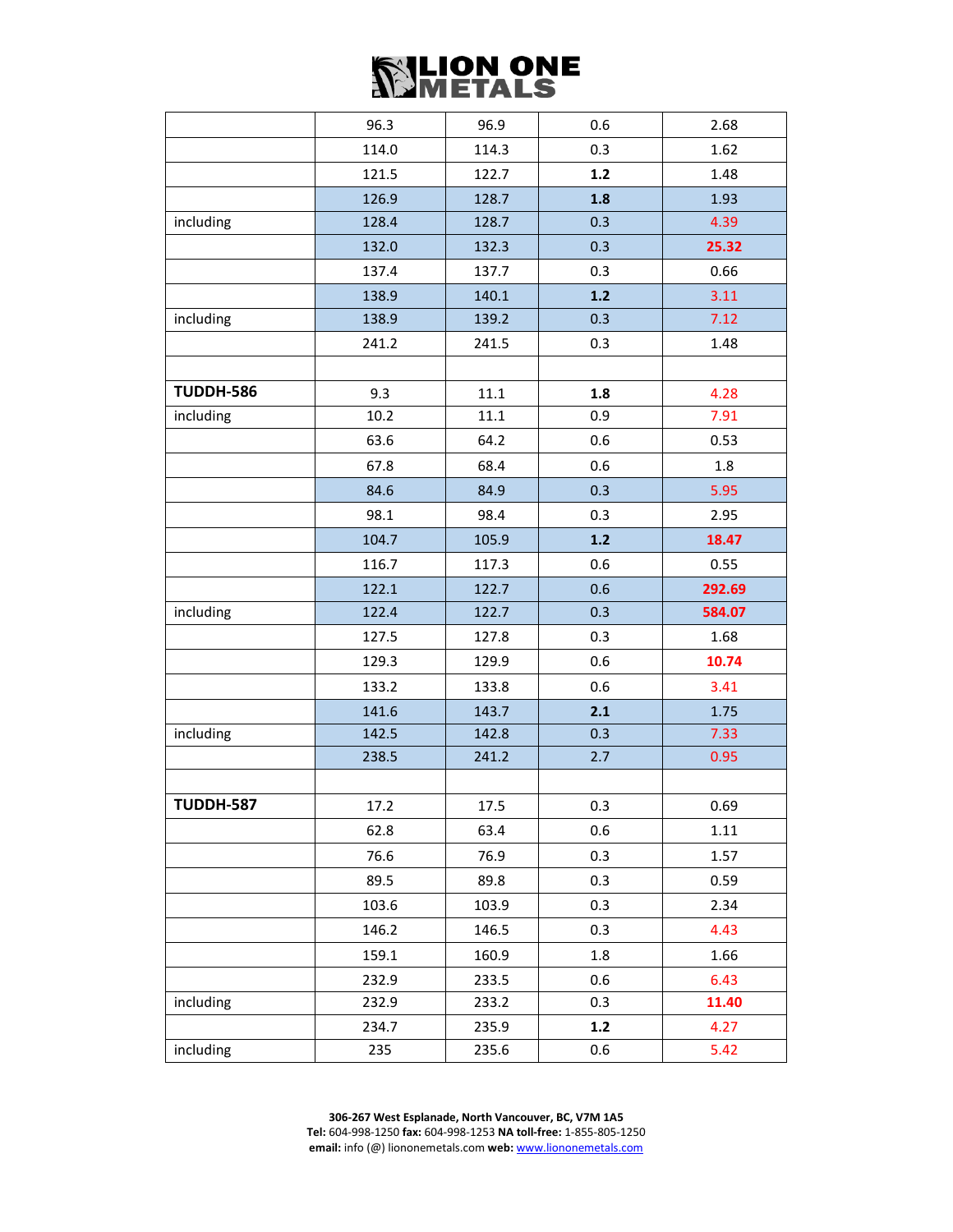|                            | 237.4 | 238.6 | $1.2$ | 8.89  |  |  |
|----------------------------|-------|-------|-------|-------|--|--|
|                            |       |       |       |       |  |  |
| <b>TUG-139</b>             | 17.8  | 18.1  | 0.3   | 1.42  |  |  |
|                            | 22.0  | 22.3  | 0.3   | 0.82  |  |  |
|                            | 26.5  | 26.8  | 0.3   | 1.47  |  |  |
|                            | 28.9  | 29.2  | 0.3   | 1.42  |  |  |
|                            | 31.0  | 31.3  | 0.3   | 0.75  |  |  |
|                            | 48.7  | 49.6  | 0.9   | 1.49  |  |  |
|                            | 54.4  | 59.2  | 4.8   | 4.20  |  |  |
| including                  | 54.7  | 55.0  | 0.3   | 5.91  |  |  |
| and                        | 55.0  | 55.3  | 0.3   | 12.60 |  |  |
| and                        | 55.6  | 55.9  | 0.3   | 7.27  |  |  |
| and                        | 55.9  | 56.2  | 0.3   | 5.70  |  |  |
| and                        | 57.1  | 57.4  | 0.3   | 15.09 |  |  |
|                            | 70.9  | 72.1  | $1.2$ | 25.23 |  |  |
| including                  | 70.9  | 71.2  | 0.3   | 8.96  |  |  |
| and                        | 71.2  | 71.5  | 0.3   | 8.32  |  |  |
| and                        | 71.5  | 71.8  | 0.3   | 5.00  |  |  |
| and                        | 71.8  | 72.1  | 0.3   | 78.02 |  |  |
|                            | 82.3  | 82.6  | 0.3   | 2.78  |  |  |
|                            | 91.6  | 91.9  | 0.3   | 1.66  |  |  |
|                            | 95.5  | 95.8  | 0.3   | 1.84  |  |  |
|                            |       |       |       |       |  |  |
| <b>TUG-142</b>             | 20.4  | 20.7  | 0.3   | 1.15  |  |  |
|                            | 29.4  | 29.7  | 0.3   | 1.49  |  |  |
|                            | 31.2  | 36.3  | 5.1   | 0.65  |  |  |
|                            | 41.4  | 42    | 0.6   | 1.88  |  |  |
|                            | 45.3  | 45.6  | 0.3   | 0.69  |  |  |
|                            | 61.3  | 63.7  | 2.4   | 3.55  |  |  |
| including                  | 62.5  | 63.1  | 0.6   | 8.14  |  |  |
| additional results pending |       |       |       |       |  |  |

**Table 2: Survey details of diamond drill holes referenced in this release**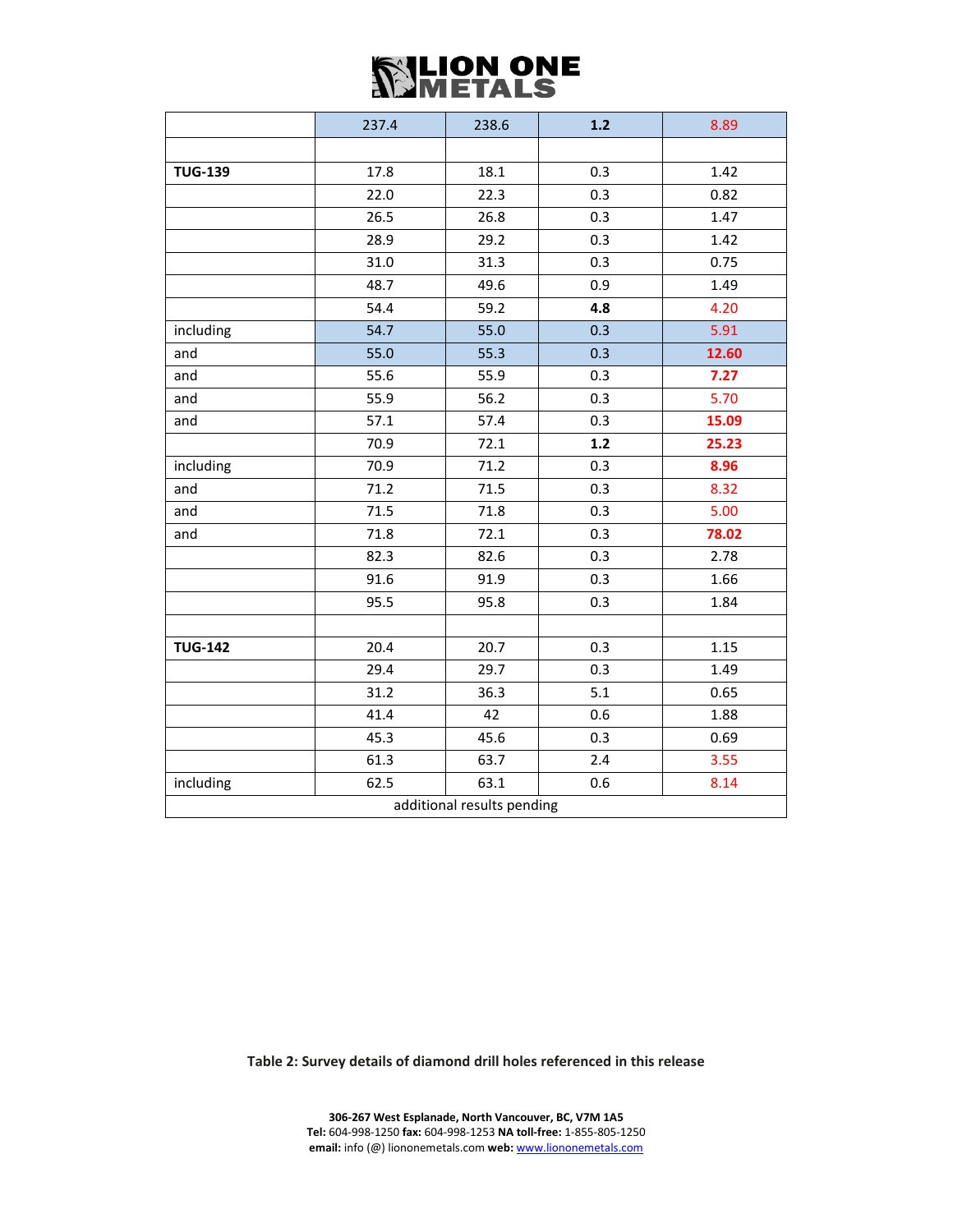# ∜LION ONE<br>∀METALS

| <b>Hole No</b>   | Coordinates (Fiji map grid) |         | <b>RL</b> | final depth | dip   | azimuth |
|------------------|-----------------------------|---------|-----------|-------------|-------|---------|
|                  | N                           | Е       |           | m           |       | (TN)    |
| TUDDH-577        | 3920435                     | 1876442 | 314.0     | 197.9       | -39   | 268     |
| TUDDH-578        | 3920520                     | 1876513 | 348.6     | 150.3       | -59   | 267     |
| <b>TUDDH-579</b> | 3920435                     | 1876513 | 348.6     | 239.0       | $-49$ | 269     |
| <b>TUDDH-580</b> | 3920435                     | 1876513 | 348.6     | 284.9       | -60   | 265     |
| TUDDH-581        | 3920435                     | 1876513 | 348.6     | 311.6       | -70   | 265     |
| <b>TUDDH-582</b> | 3920435                     | 1876442 | 314.0     | 120.2       | -49   | 267     |
| <b>TUDDH-583</b> | 3920435                     | 1876513 | 348.6     | 303.2       | -44   | 289     |
| TUDDH-586        | 3920435                     | 1876513 | 348.6     | 302.3       | $-55$ | 289     |
| <b>TUDDH-587</b> | 3920435                     | 1876513 | 348.6     | 256.8       | -63   | 289     |
| <b>TUG-139</b>   | 3920480                     | 1876411 | 103.1     | 123.3       | $+13$ | 091     |
| <b>TUG-142</b>   | 3920480                     | 1876411 | 103.1     | 85.8        | -30   | 090     |

#### **Qualified Person**

In accordance with National Instrument 43-101 – Standards of Disclosure for Mineral Projects ("NI 43- 101"), Sergio Cattalani, P.Geo, Senior Vice President Exploration, is the Qualified Person for the Company and has reviewed and is responsible for the technical and scientific content of this news release.

#### **QAQC Procedures**

Lion One adheres to rigorous QAQC procedures above and beyond basic regulatory guidelines in conducting its sampling, drilling, testing, and analyses. The Company utilizes its own fleet of diamond drill rigs, using PQ, HQ and NQ sized drill core rods. Drill core is logged and split by Lion One personnel on site. Samples are delivered to and analysed at the Company's geochemical and metallurgical laboratory in Fiji. Duplicates of all samples with grades above 0.5 g/t Au are both re-assayed at Lion One's lab and delivered to ALS Global Laboratories in Australia (ALS) for check assay determinations. All samples for all high-grade intercepts are sent to ALS for check assays. All samples are pulverized to 80% passing through 75 microns. Gold analysis is carried out using fire assay with an AA finish. Samples that have returned grades greater than 10.00 g/t Au are then re-analysed by gravimetric method. For samples that return greater than 0.50 g/t Au, repeat fire assay runs are carried out and repeated until a result is obtained that is within 10% of the original fire assay run. For samples with multiple fire assay runs, the average of duplicate runs is presented. Lion One's laboratory can also assay for a range of 71 other elements through Inductively Coupled Plasma Optical Emission Spectrometry (ICP-OES), but currently focuses on a suite of 9 important pathfinder elements. All duplicate anomalous samples are sent to ALS labs in Townsville QLD and are analysed by the same methods (Au-AA26, and Au-GRA22 where applicable). ALS also analyses for 33 pathfinder elements by HF-HNO3-HClO4 acid digestion, HCl leach and ICP-AES (method ME-ICP61).